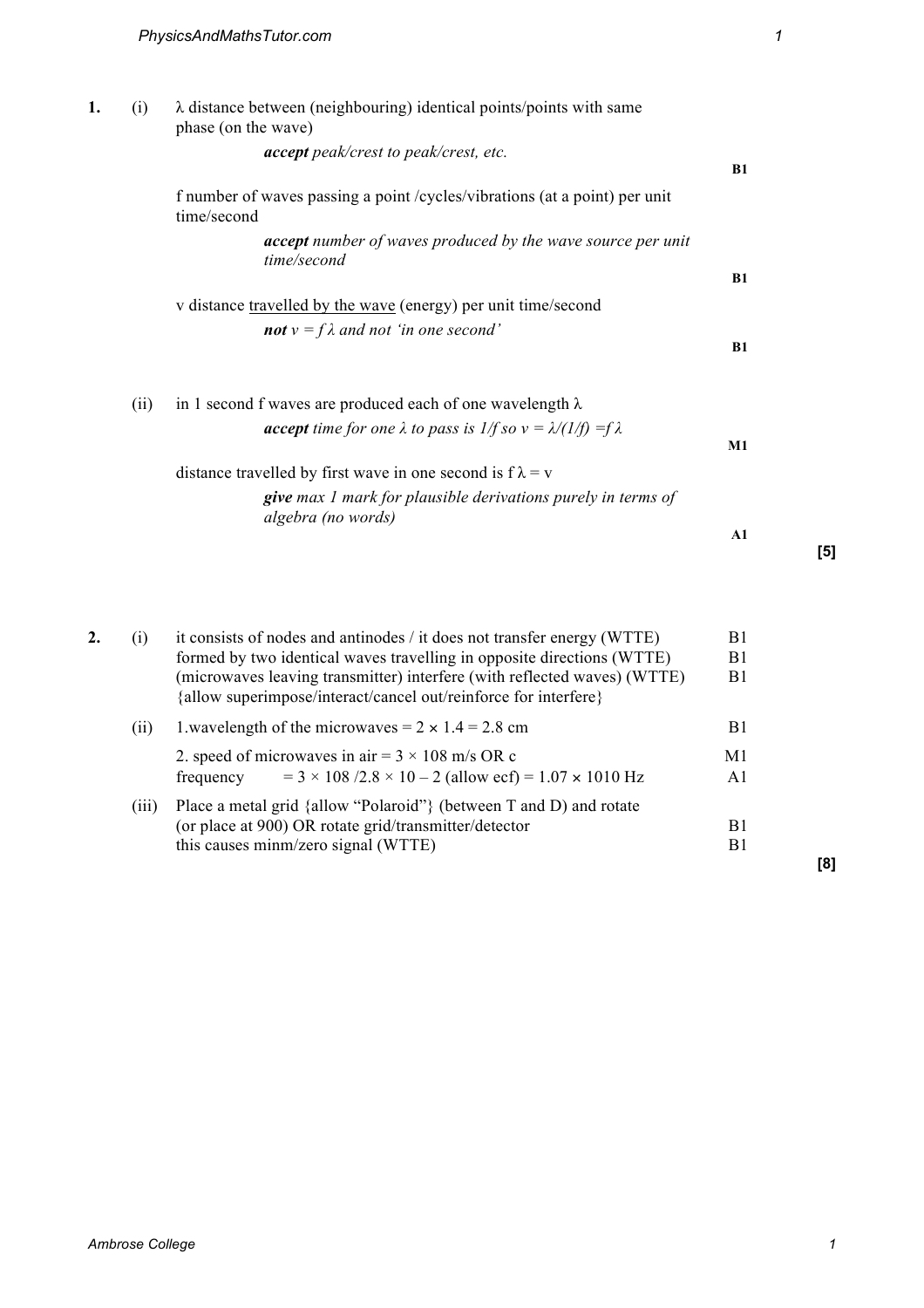| 3. | (a) | (i)  | amplitude correctly labelled (by A or in words)<br>(reject "A" as a point i.e. with no arrows)                                                                                                           | B1                               |
|----|-----|------|----------------------------------------------------------------------------------------------------------------------------------------------------------------------------------------------------------|----------------------------------|
|    |     | (ii) | wavelength correctly labelled (by $\lambda$ or in words)                                                                                                                                                 | B1                               |
|    | (b) | (i)  | same shape<br>moved slightly to the right consistently drawn for both waves<br>(do not allow shift of more than 1/4 wavelength)                                                                          | B1<br>B1                         |
|    |     | (ii) | movement is VERTICAL<br>Q moves UP $\uparrow$ AND S moves DOWN $\downarrow$ shown                                                                                                                        | M <sub>1</sub><br>A <sub>1</sub> |
|    | (c) |      | phase difference = $180^{\circ}$ (degrees) OR $\pi$<br>{allow "in antiphase" do not allow "out of phase"}                                                                                                | B1                               |
|    | (d) | (i)  | recall of $T = 1/f$                                                                                                                                                                                      | C <sub>1</sub>                   |
|    |     |      | $T = 1/25 = 0.04$ s                                                                                                                                                                                      | A <sub>1</sub>                   |
|    |     | (ii) | recall of $v = f\lambda$                                                                                                                                                                                 | C <sub>1</sub>                   |
|    |     |      | valid substitution: e.g. $v = 25 \times .036$                                                                                                                                                            | C <sub>1</sub>                   |
|    |     |      | $v = 0.90$ ms <sup>-1</sup>                                                                                                                                                                              | A1                               |
|    |     |      | (there are 2 possible errors – incorrect wavelength and wrong units, so<br>$v = 90$ m/s scores 2 marks<br>$v = 0.45$ m/s scores 2 marks but allow 3 marks for ecf from cand's $\lambda$<br>in $(a)$ (ii) |                                  |
|    |     |      | $v = 45$ m/s scores 1 mark but allow 2 marks for ecf from cand's $\lambda$ in<br>$(a)$ (ii)                                                                                                              |                                  |
|    | (e) | (i)  | any valid suggestion: e.g. change depth of water                                                                                                                                                         | B1                               |
|    |     | (ii) | wavelength will reduce<br>halved                                                                                                                                                                         | C <sub>1</sub>                   |
|    |     |      | ${OR new wavelength = 1.8cm OR half cand's value shown in (d) ii}$                                                                                                                                       | A <sub>1</sub>                   |

**[15]**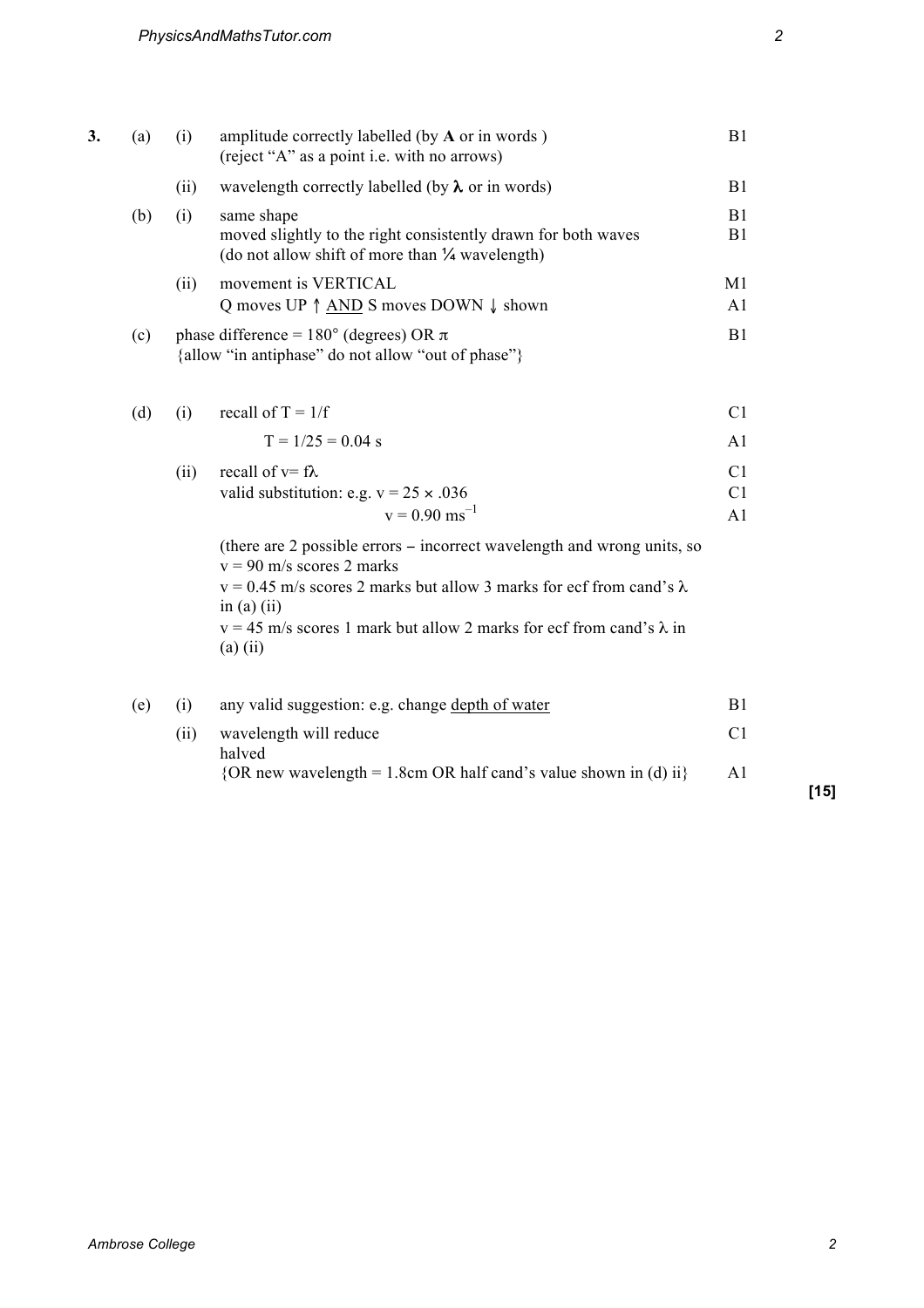**4.** e.g. all are transverse waves (1) so all can be polarised (under suitable conditions) (1) all can travel in a vacuum  $(1)$ at the same speed (1)

|                   | MAXIMUM 2 for first part                                                           |   |  |
|-------------------|------------------------------------------------------------------------------------|---|--|
|                   | Discussion of other wave phenomena and how they change as wavelength changes       |   |  |
| e.g.              | diffraction                                                                        |   |  |
|                   | refraction                                                                         |   |  |
| or such things as |                                                                                    |   |  |
|                   | the sensitivity of the eye to certain wavelengths                                  |   |  |
|                   | photographic film for certain wavelengths                                          |   |  |
|                   | heating effect, particularly of infra-red                                          |   |  |
|                   | radio and its effect on electrons                                                  |   |  |
|                   | quantum effects – minimal for radio, predominant for gamma                         |   |  |
|                   | 4 marks can be given as $2,2$ or $2,1,1$                                           | 4 |  |
|                   | i.e. 2 topics dealt with fully or (1) topic dealt with fully and 2 topics outlined |   |  |

**5.** (i) infra red is part of the e-m spectrum **B1** lower f **or** longer λ than the visible region/light **or** suitable value or range of λ *accept any single*  $\lambda$  *in range*  $10^{-5}$  *m to*  $7.5 \times 10^{-7}$  *m or any reasonable wider range* **B1** (ii) **1**  $\lambda = c/f = 3.0 \times 10^8 / 6.7 \times 10^{13}$ **C1**

> $4.5 \times 10^{-6}$  (m) *accept*  $4.48 \times 10^{-6}$  *or more s.f.* **A1**

2 
$$
T = 1/f = 1/6.7 \times 10^{13}
$$
 C1

$$
T = 1.5 \times 10^{-14} \text{ (s)}
$$
  
**accept** 1.49 × 10<sup>-14</sup>

**[6]**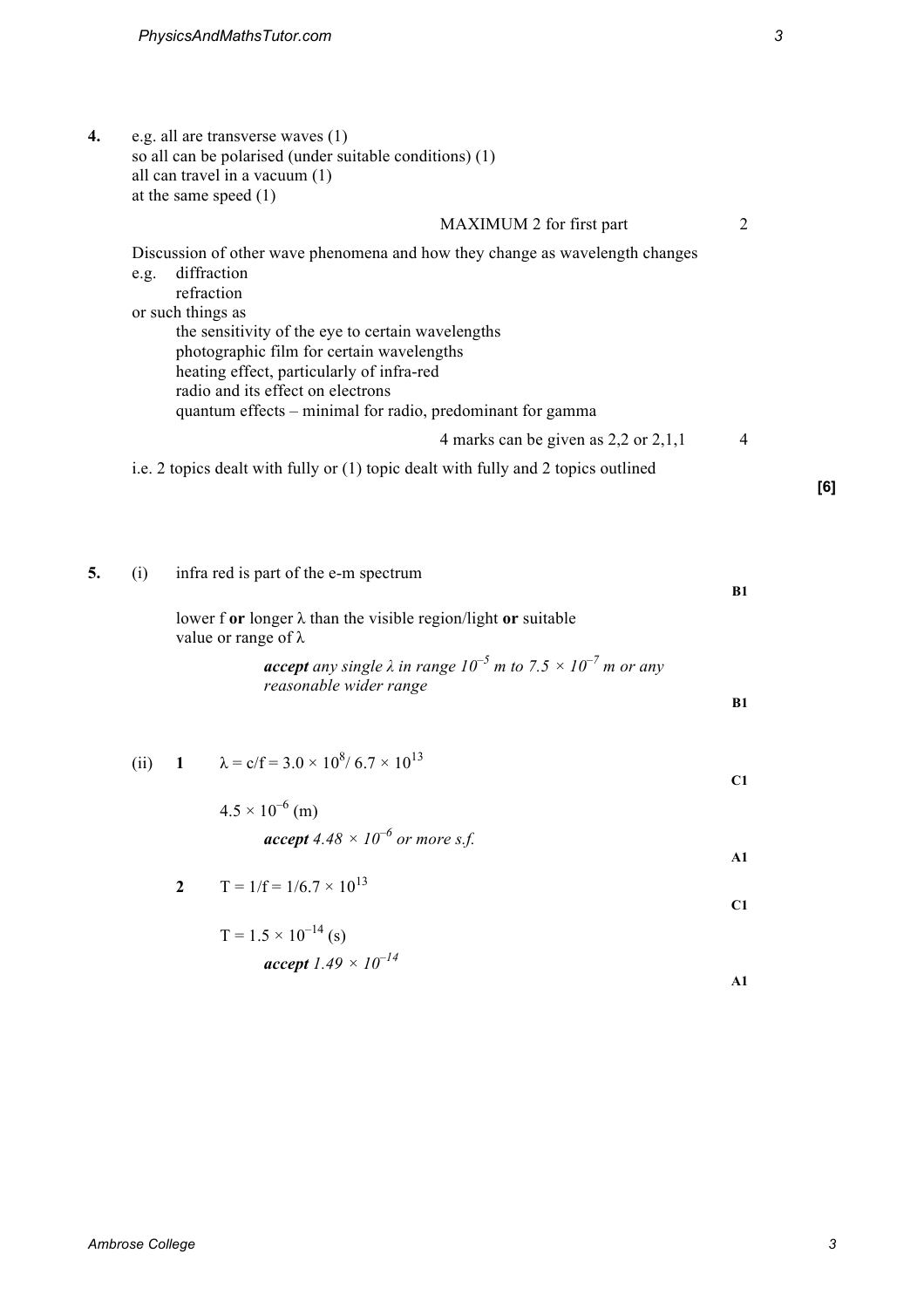(iii) at least one cycle of a sine or cosine curve as judged by eye

*ecf (ii)2*

amplitude  $8.0 \times 10^{-12}$  m

|    |       | period = $1.5 \times 10^{-14}$ s                                                                                                                                     | B1                               |
|----|-------|----------------------------------------------------------------------------------------------------------------------------------------------------------------------|----------------------------------|
| 6. | (i)   | $period = 1/500 = 0.002s$ (or 2ms)                                                                                                                                   | B1                               |
|    |       |                                                                                                                                                                      |                                  |
|    | (ii)  | at least 2 full (sine) waves of constant period $(+/- 2mm)$<br>of amplitude 3 cm $(+/- 2$ mm in both directions)<br>correct 'period' of 4 cm $(+/- 2$ mm throughout) | B <sub>1</sub><br>B1<br>B1       |
|    | (iii) | correct substitution into $v = f\lambda$ : e.g. 330 = 500 $\lambda$<br>$\lambda$ = 0.66 m {do not allow 0.6 but allow 0.7}                                           | C <sub>1</sub><br>A <sub>1</sub> |
| 7. | (i)   | wave sources with constant phase difference<br>{NB allow "in phase" and ignore reference to frequency/wavelength/amplitude}                                          | B1                               |
|    | (ii)  | $S_1$ and $S_2$ 'share the same light' (AW)                                                                                                                          | B1                               |
|    |       | reference to diffraction at the single slit<br>OR to wavefronts e.g. "same wavefront reaches $S_1$ and $S_2$ (AW)                                                    | B1                               |
|    | (iii) | Constructive interference occurs at O<br>path difference is zero OR waves meet in phase (AW)                                                                         | B1<br>B1                         |
|    | (iv)  | recall of formula $\lambda = ax/D$ in any valid form (e.g. $x = \lambda D/a$ )                                                                                       | C <sub>1</sub>                   |
|    |       | {NB allow undefined symbols provided they match the above as stated in the<br>spec., otherwise they must be defined}                                                 |                                  |
|    |       | correct sub. with consistent units: $\lambda = 2 \times 10^{-3} \times 0.6 \times 10^{-3} / 1.8$<br>$\lambda = 6.7 \times 10^{-7}$ m                                 | C <sub>1</sub><br>A <sub>1</sub> |
|    |       | {NB allow ecf if mm used: i.e 2 marks for $6.7 \times 10^{-1}$ OR $6.7 \times 10^{-4}$ }                                                                             |                                  |

**[9]**

**[6]**

**B1**

**B1**